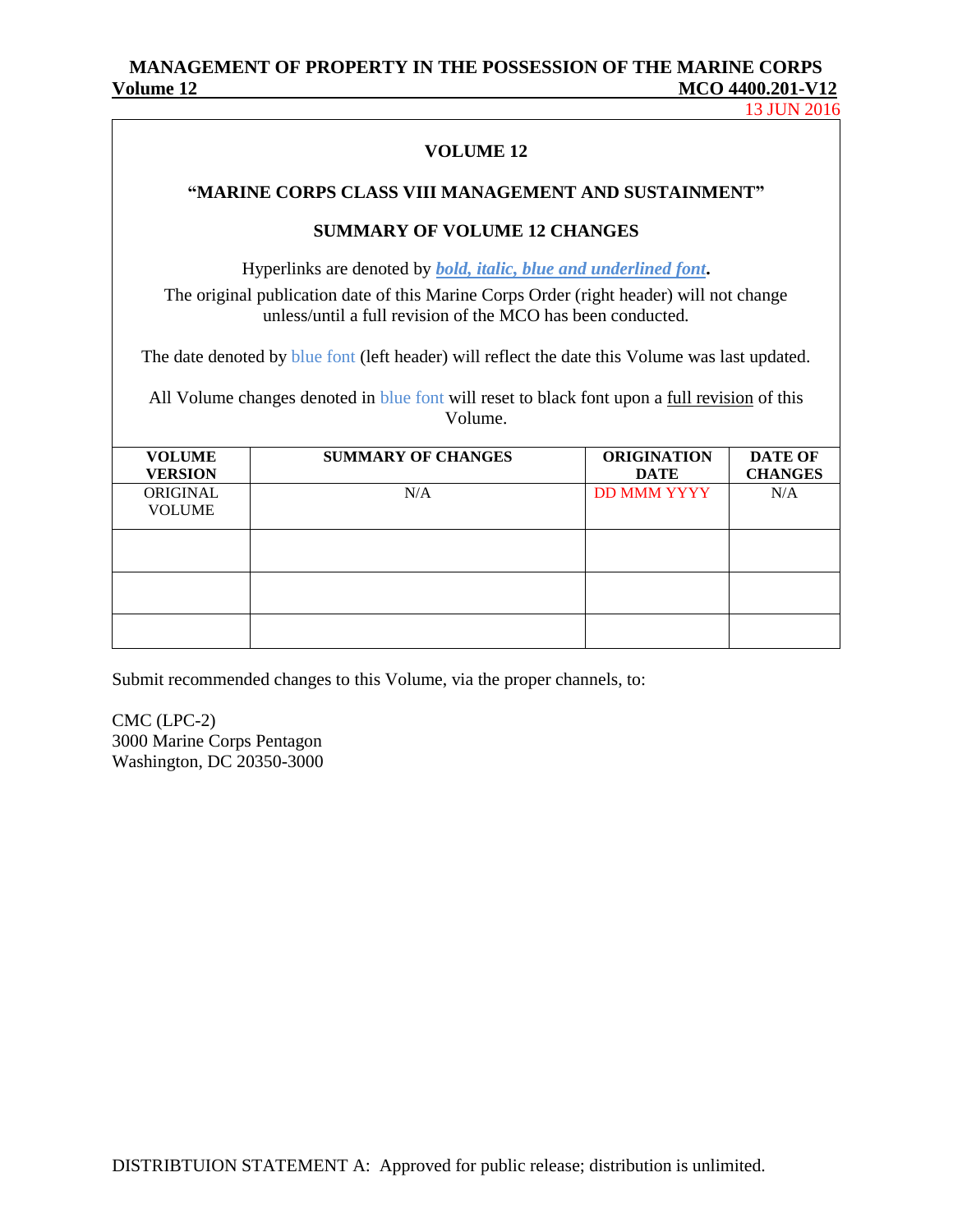13 JUN 2016

# VOLUME 12: MARINE CORPS CLASS VIII MANAGEMENT AND SUSTAINMENT

# **TABLE OF CONTENTS**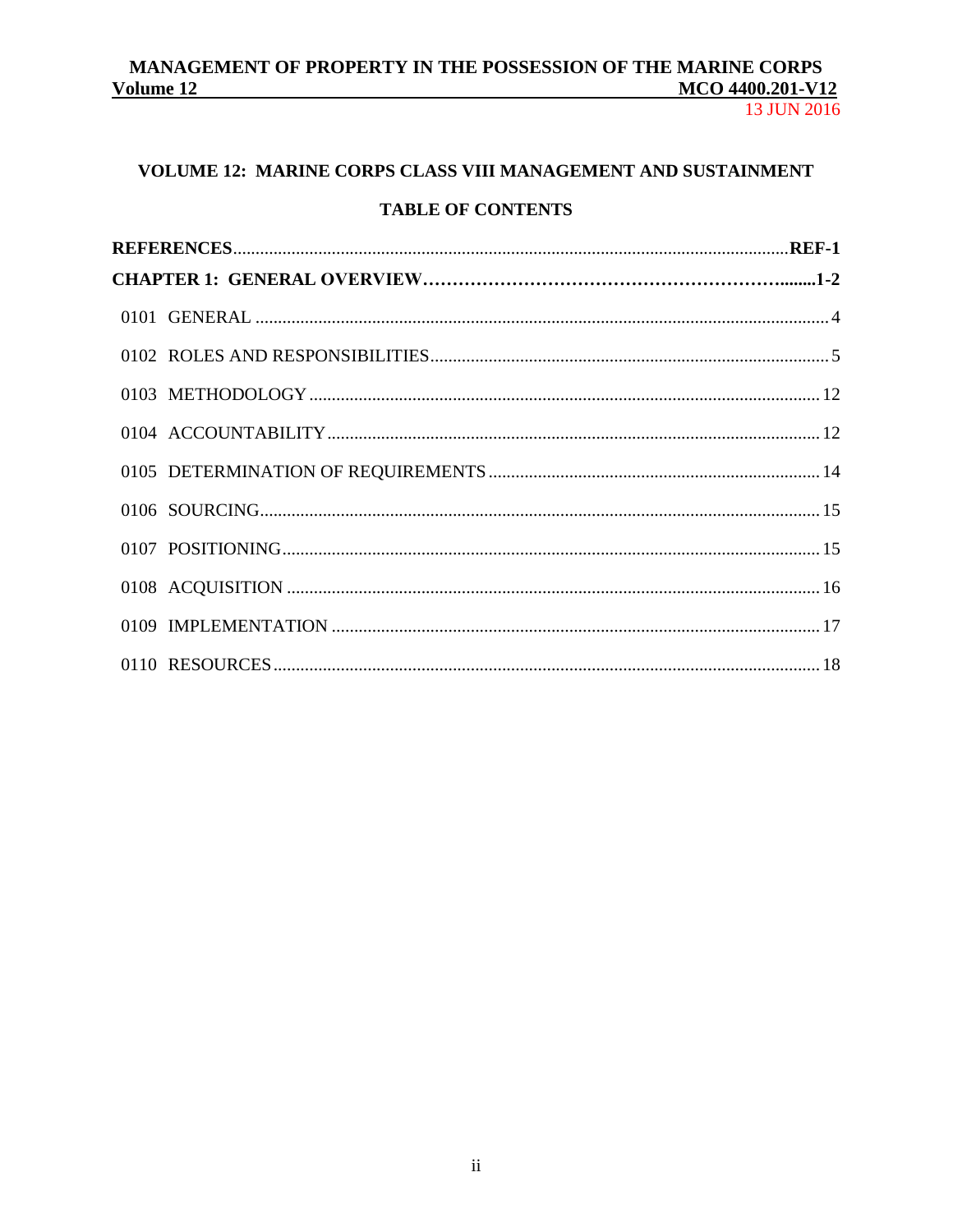13 JUN 2016

### **REFERENCES**

- (a) [MCWP 4-11.1](http://www.marines.mil/Portals/59/MCWP%204-11_1.pdf)
- (b) [MANMED, NAVMED P-117](http://www.med.navy.mil/directives/Pages/NAVMEDP-MANMED.aspx)
- (c) [BUMEDINST 6710.70A](http://www.med.navy.mil/directives/ExternalDirectives/6710.70A.pdf)
- (d) [DoD Instruction 3110.06, "War Reserve Materiel \(WRM\) Policy,](http://www.dtic.mil/whs/directives/corres/pdf/311006p.pdf)" June 23, 2008
- (e) [MCO 3900.17](http://www.marines.mil/Portals/59/Publications/MCO%203900.17.pdf)
- (f) [MCO 5311.1D](http://www.marines.mil/Portals/59/Publications/MCO%205311.1D_1.pdf)
- (g) [SECNAVINST 7320.10A](http://doni.daps.dla.mil/Directives/07000%20Financial%20Management%20Services/07-300%20General%20Accounting%20Services/7320.10A.pdf)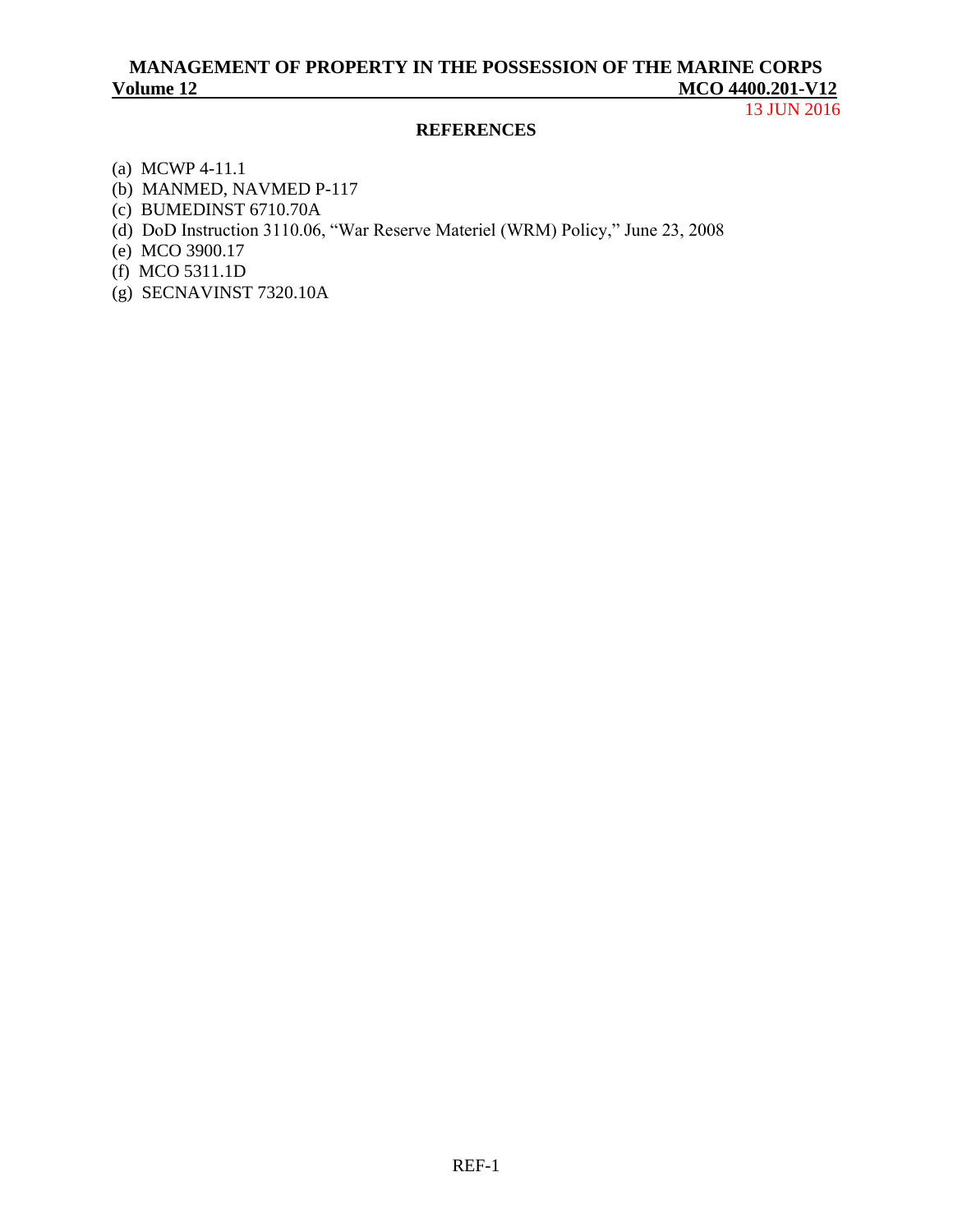13 JUN 2016

| <b>VOLUME 12: CHAPTER 1</b>                                                                                                                                                                                                                                                    |                                 |                                                 |                                 |  |  |  |
|--------------------------------------------------------------------------------------------------------------------------------------------------------------------------------------------------------------------------------------------------------------------------------|---------------------------------|-------------------------------------------------|---------------------------------|--|--|--|
| "MARINE CORPS CLASS VIII MANAGEMENT AND SUSTAINMENT"                                                                                                                                                                                                                           |                                 |                                                 |                                 |  |  |  |
| <b>SUMMARY OF SUBSTANTIVE CHANGES</b>                                                                                                                                                                                                                                          |                                 |                                                 |                                 |  |  |  |
| Hyperlinks are denoted by <i>bold, italic, blue and underlined font</i> .                                                                                                                                                                                                      |                                 |                                                 |                                 |  |  |  |
| The original publication date of this Marine Corps Order (MCO) Volume (right header)<br>will not change unless/until a full revision of the MCO has been conducted.<br>All Volume changes denoted in blue font will reset to black font upon a full revision of this<br>Volume |                                 |                                                 |                                 |  |  |  |
| <b>CHAPTER</b><br><b>VERSION</b>                                                                                                                                                                                                                                               | <b>PAGE</b><br><b>PARAGRAPH</b> | <b>SUMMARY OF</b><br><b>SUBSTANTIVE CHANGES</b> | <b>DATE OF</b><br><b>CHANGE</b> |  |  |  |
|                                                                                                                                                                                                                                                                                |                                 |                                                 |                                 |  |  |  |
|                                                                                                                                                                                                                                                                                |                                 |                                                 |                                 |  |  |  |
|                                                                                                                                                                                                                                                                                |                                 |                                                 |                                 |  |  |  |
|                                                                                                                                                                                                                                                                                |                                 |                                                 |                                 |  |  |  |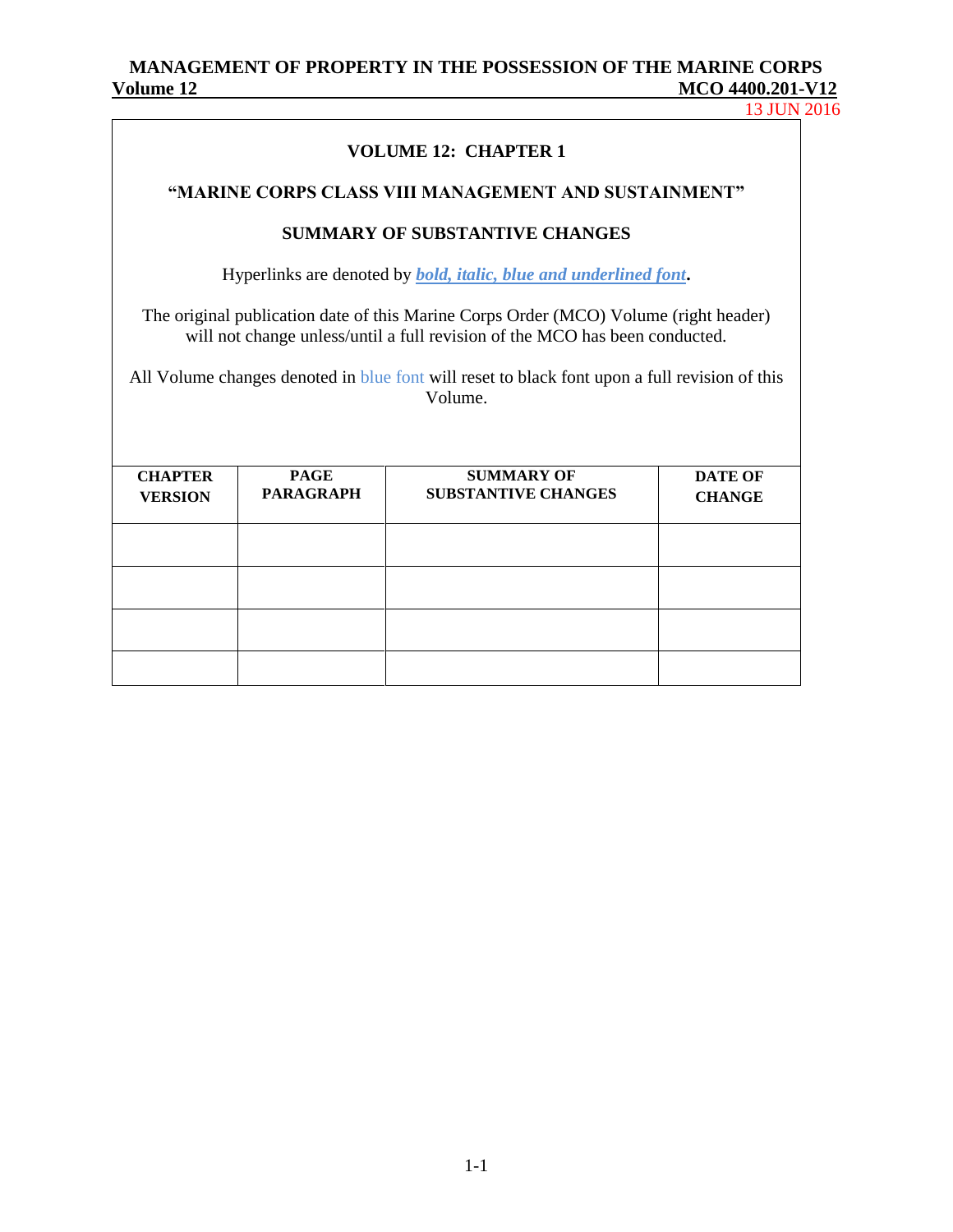#### 13 JUN 2016

### **CHAPTER 1**

### **MARINE CORPS CLASS VIII MANAGEMENT AND SUSTAINMENT**

#### <span id="page-4-0"></span>0101 GENERAL

This Volume establishes policy governing strategic, operational, and enterprise-level management activities required for the successful administration of Class VIII medical materiel in support of Marine Air-Ground Task Force (MAGTF) operations. It also defines roles and responsibilities of supporting organizations to facilitate the effective management of Marine Corps Class VIII. Additionally, it provides guidance to Headquarters Marine Corps (HQMC) agencies; the operating forces (OPFORs); and the supporting establishment for managing Authorized Medical Allowance Lists (AMALs), Authorized Dental Allowance Lists (ADALs), and unit-level individual issue Table of Authorized Materiel Control Number (TAMCN) items.

010101. Class VIII materiel includes two subclasses: Subclass 'A' (medical materiel), and Subclass 'B' (bloods/fluids). Throughout this document, Class VIII will refer only to Subclass A, which includes all durable items, expendable items, pharmaceuticals, and biomedical equipment organized (according to unit mission requirements) into AMAL or ADAL assemblages and medical kits. The AMAL/ADAL assemblages are designed to support specific operational needs of the Marine Corps. AMAL/ADAL assets are assigned to Marine Corps units by Table of Equipment (T/E) designation and are managed by Marine Corps Systems Command (MARCORSYSCOM), and the OPFORs in support of deployed operations, field exercises, and training activities. Additional medical materiel designed as "Medical Kits" are procured as Class II materiel by the using organization. These medical kits include Combat Life Saver, Vehicle Kit and Corpsman Assault Pack assets.

010102. Reference (a) provides doctrine for medical logistics, including procurement, initial issue, management, resupply, and disposition of materiel required to support medical and dental elements organic to Marine Corps component/Marine Force (MARFOR) level commands. Such materiel is identified as Class VIII (consumable and equipment). The Program Manager (PM), Combat Support Equipment, MARCORSYSCOM initiated the Class VIII Enterprise Management project to promote an enhanced and sustainable ready-to-issue posture of Class VIII materiel; reduce the logistics burden on the operating forces in garrison; provide enterprise-wide visibility and accountability; maintain shelf life standards and reduce losses from expiration; and reduce overall procurement, replenishment, and replacement costs. The Class VIII Enterprise Management effort establishes centralized management for Class VIII equipment and supplies, with a single enterprisewide acquisition objective, and move specific garrison supply chain functions to the Defense Logistics Agency (DLA).

### <span id="page-4-1"></span>0102 ROLES AND RESPONSIBILITIES

### 010201. Deputy Commandant for Installations and Logistics (DC I&L)

A. Develop, publish, and maintain policy and directives required to support Class VIII management. Coordinate with Class VIII stakeholders to ensure accuracy and completeness of directives.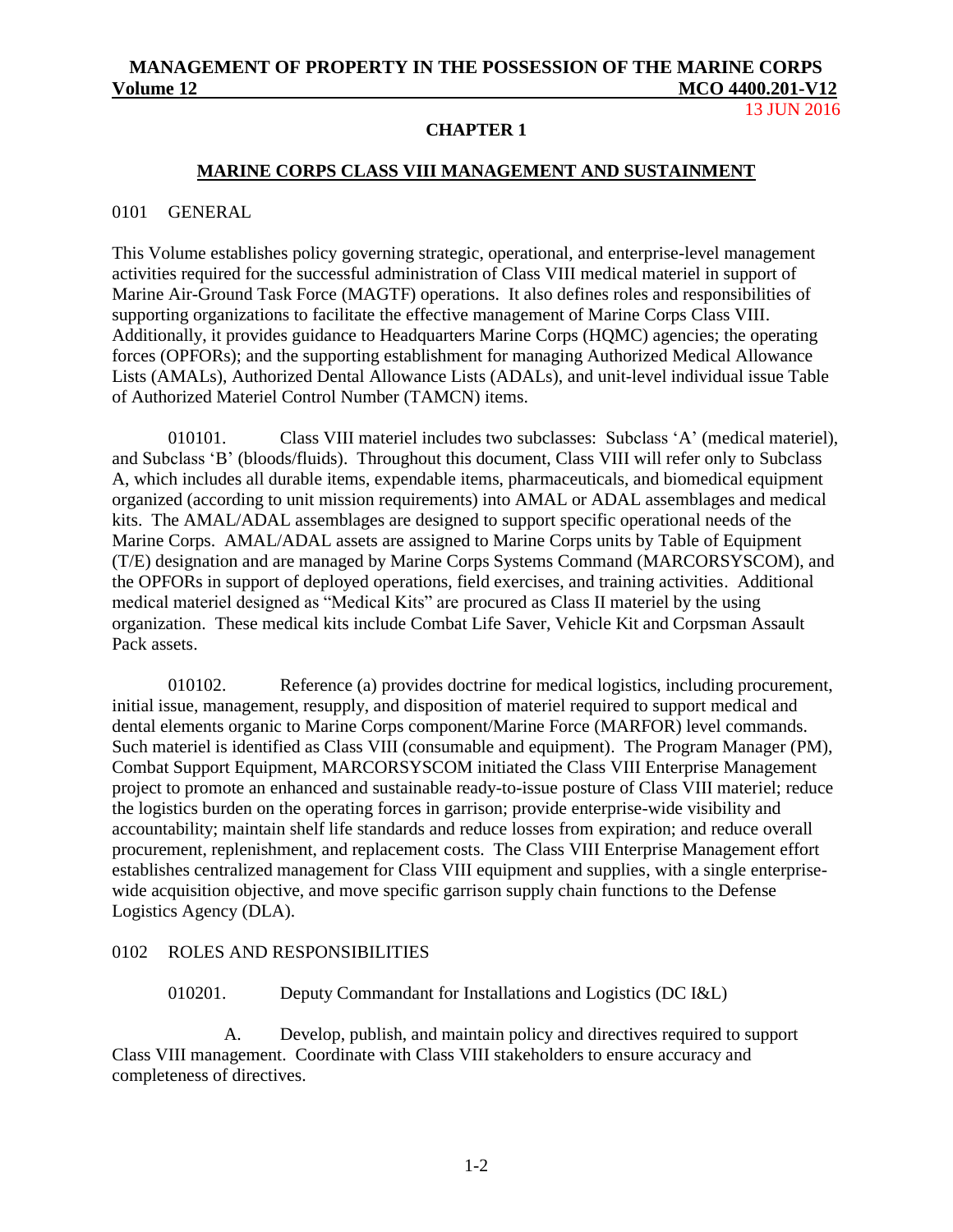#### 13 JUN 2016

B. Maintain staff cognizance over Class VIII matters to ensure effective management, selection criteria, requirements determination, sourcing, positioning, acquisition, and distribution of Class VIII materiel.

C. Review and approve the methodology for computing Class VIII materiel expressed in days of supply (DOS).

D. Determine the appropriate casualty estimation for 60 to 180 DOS.

E. Provide the appropriate casualty estimation to the Naval Health Research Center (NHRC) for input into the Tactical Medical Logistics Planning Tool (TML+). Modeling conducted in TML+ will be used to determine Class VIII initial issue and surge requirements for days 0-180.

F. Support and participate in the modernization review of AMALs/ADALs.

G. Support and participate in the creation of the HQMC Medical Contingency File (MCF) and submission to DLA Troop Support.

H. Biennially, in coordination with the MARFORs and MARCORSYSCOM, participate in planning sessions to determine appropriate Class VIII materiel inventory positioning and stocking levels for the enterprise.

I. Facilitate the execution of Class VIII materiel global sourcing when required.

J. Participate in the DLA bi-annual review of medical contingency requirements. Advocate for Marine Corps Class VIII requirements during this review.

K. Serve as the advocate for Class VIII funding, required training and education relating to Class VIII management, and medical information technology systems. Provide guidance for the management of these systems.

010202. Deputy Commandant for Programs and Resources

A. Publish Marine Corps programming and budgeting guidance consistent with the Defense Planning and Programming Guidance to enable detailed Class VIII management planning.

010203. Deputy Commandant for Plans, Policies, and Operations

A. In coordination with DC I&L, ensure that Class VIII materiel requirements are included in operational planning.

010204. Deputy Commandant for Combat Development and Integration (DC CD&I)

A. In coordination with MARCORSYSCOM, plan and program for Class VIII initial issue modernization and new program requirements during Program Objective Memorandum development cycles.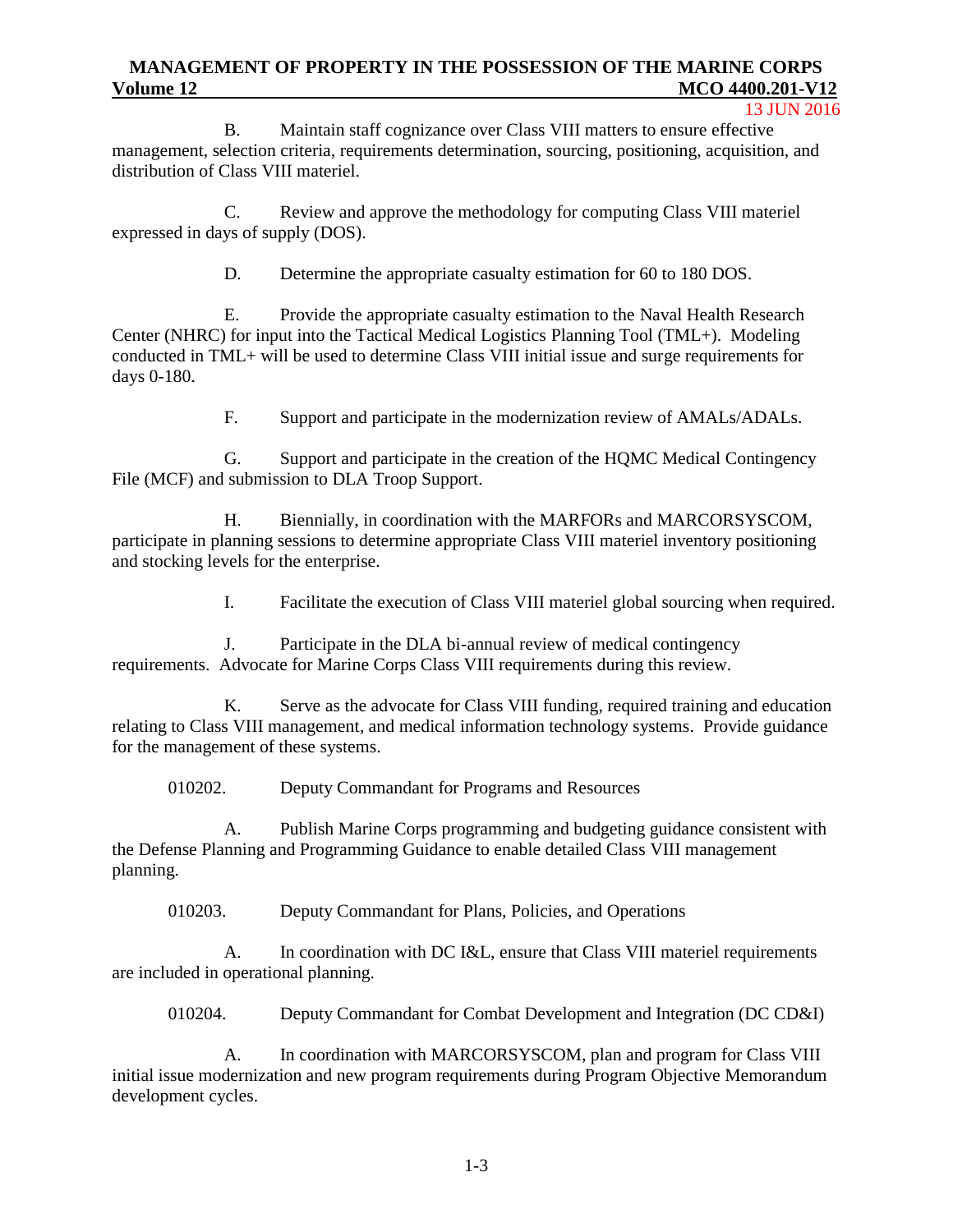B. Support and participate in the modernization review of AMALs/ADALs.

C. Determine requirements for initial issue (15 DOS) of Class VIII materiel.

D. Collaborate with MARCORSYSCOM to generate justification and supporting documentation to establish Class VIII initial issue (15 DOS) and modernization initiatives for programming and budgeting.

E. Validate the update of initial issue (15 DOS) of Class VIII materiel allowances assigned to the MARFORs in Total Force Structure Management System (TFSMS).

F. Establish requirements for the Theater Medical Information Program and recommend changes to HQMC policy based on program initiatives.

010205. Commanding General, Marine Corps Logistics Command

A. Ensure Class VIII materiel planning is accomplished on an annual basis in coordination with the War Reserve Materiel (WRM) Plans Level Conference.

B. Ensure Blount Island Command (BIC) support and participation in the modernization review of AMALs/ADALs.

C. Ensure each Maritime Prepositioning Squadron (MPSRON) has the requisite portion of the Class VIII requirement to support contingency requirements (i.e., Special Purpose MAGTFs). During War Reserve withdrawal actions, the Combatant Commander must approve the release of the Class VIII assets held aboard the MPSRONs.

D. Ensure identification, reporting, accountability, custody, and maintenance of on-hand Class VIII materiel via the appropriate accountable property system of record (APSR).

E. Provide after action reports (post load-out of MPSRONs) to supported units, MARCORSYSCOM, and DC I&L. After action reports must identify items for inclusion in the Fly-In-Echelon (FIE).

010206. Commander, MARCORSYSCOM

A. Serve as the Marine Corps executive agent for the procurement and management of Class VIII WRM Requirements.

B. Provide life cycle materiel and supply chain management for Class VIII.

C. Maintain accurate visibility of enterprise wide Class VIII inventory positioning and stocking levels through the appropriate APSR.

D. Biennially, facilitate planning sessions with the MARFORS to determine appropriate Class VIII materiel inventory stocking levels. Publish results in the form of a naval message.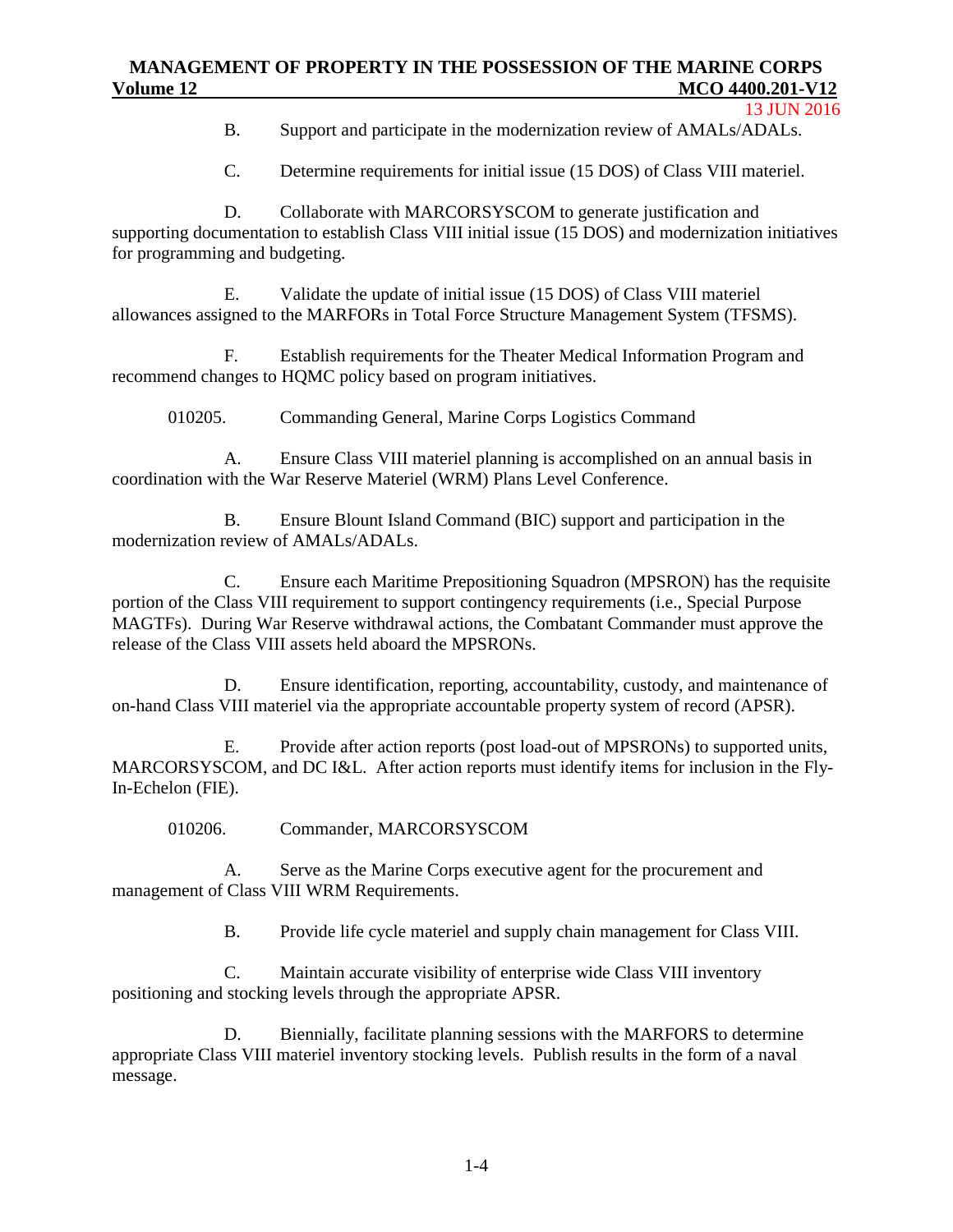#### 13 JUN 2016

E. Facilitate and support the execution of Class VIII materiel global sourcing between Medical Logistics Companies (MEDLOGs) by providing visibility of inventory levels across the enterprise.

F. Monitor Class VIII consumption rates and patterns to anticipate required adjustments to enterprise stocking levels reviewed during the biennial inventory stocking level review.

G. Coordinate with DLA Troop Support to ensure the supply chain is prepared to support requirements.

H. Lead and facilitate modernization reviews for each AMAL/ADAL at least every four years. Include venues to host reviews and publish schedules via electronic correspondence. Ensure that the NHRC is included in each review.

I. Provide DLA with updated AMAL/ADAL configurations following each modernization review to ensure effective demand planning and forecasting.

J. Source AMAL/ADAL components not stocked by DLA, and provide them to the individual MEDLOGs directly.

K. Collaborate with DC CD&I to generate justification and supporting documentation for Class VIII initial issue (15 DOS) and modernization initiatives for programming and budgeting.

L. Submit Class VIII initial issue funding to the Programming Budgeting Documentation Database.

M. Manage Class VIII funding for initial issue and modernization. Coordinate with DLA for initial issue (15 DOS) and modernization of Class VIII in accordance with the Modernization Buy List.

N. Field initial issue and modernized Class VIII materiel to designated MARFORs.

O. Maintain and manage the standard configuration for AMAL/ADAL.

P. Maintain and manage the line list (bill of materials) to include expiration reports and dates.

Q. Maintain the Medical Logistics Online website at the following link: [https://eis.usmc.mil/sites/mefkb/default.aspx.](https://eis.usmc.mil/sites/mefkb/default.aspx)

R. In coordination with DC I&L, participate in validation of the MCF.

010207. Commander, Marine Corps Forces Command, and Commander, Marine Corps Forces Pacific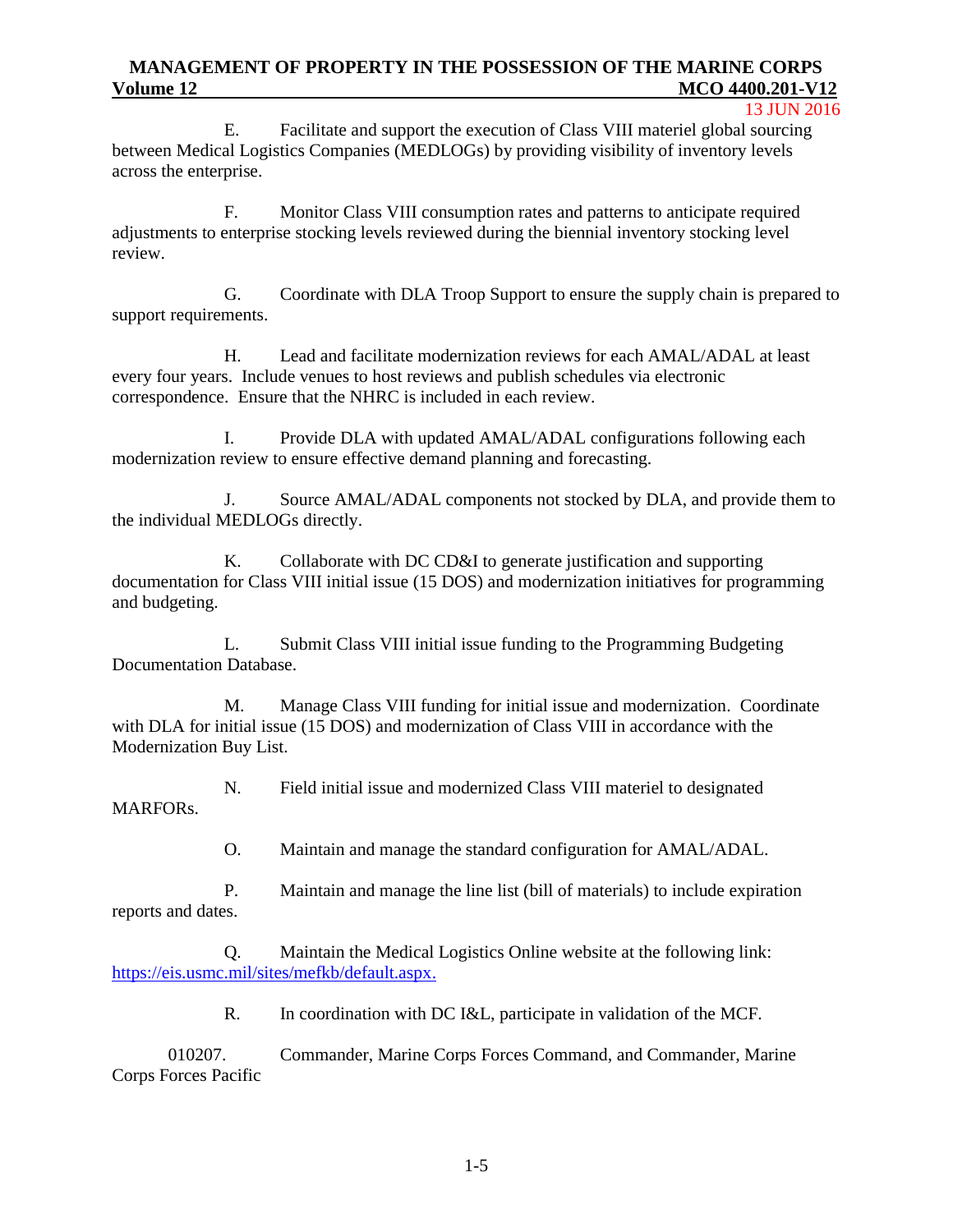#### 13 JUN 2016

A. Maintain a capability to support 15 DOS of AMALs/ADALs for respective Marine Expeditionary Forces (MEFs) as configured by MARCORSYSCOM. Ensure that proper Class VIII materiel and quantities are available to deliver the appropriate capability of health services

B. Submit Class VIII replenishment funding requests to the OPFOR's Program Evaluation Board funding sponsor at DC CD&I, and requisition the replenishment of Class VIII held at the MEDLOGs for use in support of operations and training.

C. Submit global sourcing requests to the respective MARFORs via the chain of command.

D. Ensure that deploying unit's Class VIII materiel catalogs are registered with the supporting Theater Lead Agent for Medical Materiel (TLAMM).

E. Support Marine Corps Forces Reserve (MARFORRES) surge requirements for units that have been mobilized in support of contingency operations or training exercises with appropriate T/E assigned AMAL/ADAL blocks, to include narcotics and controlled substances.

F. Support and participate in biennial inventory stocking level reviews.

G. Support and participate in modernization reviews.

H. Receive initial issue (15 DOS) of Class VIII materiel from MARCORSYSCOM for incorporation in to the Class VIII inventory. Ensure that associated property records are updated upon receipt of materiel via the appropriate APSR.

I. Ensure that MEDLOG managers inventory Class VIII materiel in accordance with provisions outlined in Volume 4 of this Order.

J. Ensure MEF level approval before the issue of AMAL/ADAL blocks.

K. Provide for the identification, reporting, accountability, custody, and maintenance of on hand Class VIII materiel via the appropriate APSR.

L. Plan for the assembly and procurement of FIE items and movement to the theater of operations when falling in on Maritime Prepositioning Force (MPF) assets.

M. Ensure pharmaceutical stocks and narcotics are handled and accounted for in accordance with Chapter 21 of reference (b) and reference (c).

010208. Commander, MARFORRES

A. Maintain the AMALs/ADALs for reserve units. Ensure that proper Class VIII materiel is present or available to deliver the appropriate capability of health services in support of training and exercises.

B. Budget for and procure the replenishment of Class VIII AMALs/ADALs held at the MEDLOG to support training, exercises, and rotation of stocks.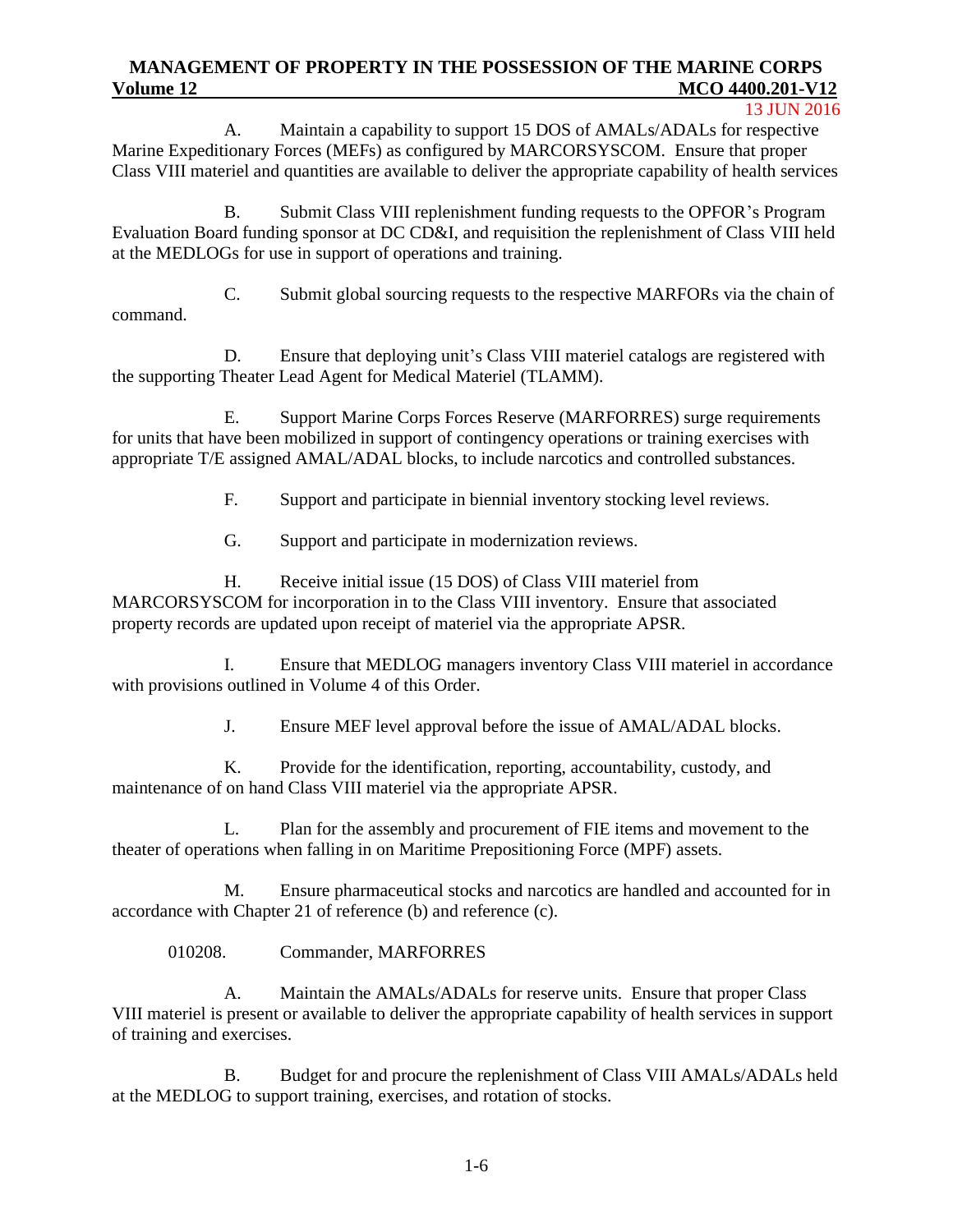C. Budget for the replenishment of Class VIII individual issue items held at the unit level.

D. Submit requests for increases in inventory stocking levels for AMAL/ADAL blocks to DC I&L and MARCORSYSCOM.

E. Submit requests for AMAL/ADAL blocks in support of OPFOR events to the respective MARFOR.

F. Support and participate in AMAL/ADAL modernization reviews.

G. Support and participate in inventory stocking level reviews.

H. Receive initial issue (15 DOS) of Class VIII materiel from MARCORSYSCOM and incorporate into the Class VIII inventory. Ensure that associated property records are updated upon receipt of materiel in the appropriate APSR.

I. Provide blocks for those Annual Training (AT) and Innovative Readiness Training exercises and events organic to MARFORRES that require medical officer support. Individual units will be responsible to maintain and replenish TAMCN equipment on their supply accountable records utilizing the organic Marine Corps supply system using unit Operation and Maintenance funds.

# <span id="page-9-0"></span>0103 METHODOLOGY

010301. The Marine Corps is responsible to fulfill a capability equivalent to 60 DOS for medical consumables, equipment, and associated materiel to include medical repair parts and test equipment in accordance with the provisions outlined in reference (d). The 60 DOS Class VIII capability is based on NHRC modeling used to simulate medical surges by patient quantity and type.

010302. To meet the Marine Corps' 60 DOS capability, MARFORs maintain a capability to support 15 DOS of Class VIII materiel. Days 16-60 are supported through a combination of Service and operational level support and planning, and support from DLA. Beyond day 60, the lead agency will assume responsibility for sustainment of Class VIII materiel as the TLAMM. Requisitions will be placed through the TLAMM for the specific operation or region.

010303. Class VIII materiel is considered War Reserve Materiel as outlined in Volume 8 of this Order; however, due to the unique and dynamic nature of Class VIII, it is authorized to be used in training and exercise evolutions as it is technically owned by the unit.

010304. The Marine Corps provides oversight of its Class VIII materiel from an enterprise perspective and executes inventory management and deployment at a regional level. Under this management methodology, Class VIII equipment, supplies and consumables are consolidated and positioned in strategic locations that enable an increased ready‐to‐issue capability while reducing the total cost of ownership. Enterprise management promotes enhanced and sustained readiness of Class VIII materiel; reduces the logistics burden on the operating forces in garrison; provides enterprise‐wide visibility and accountability; maintains shelf life standards] and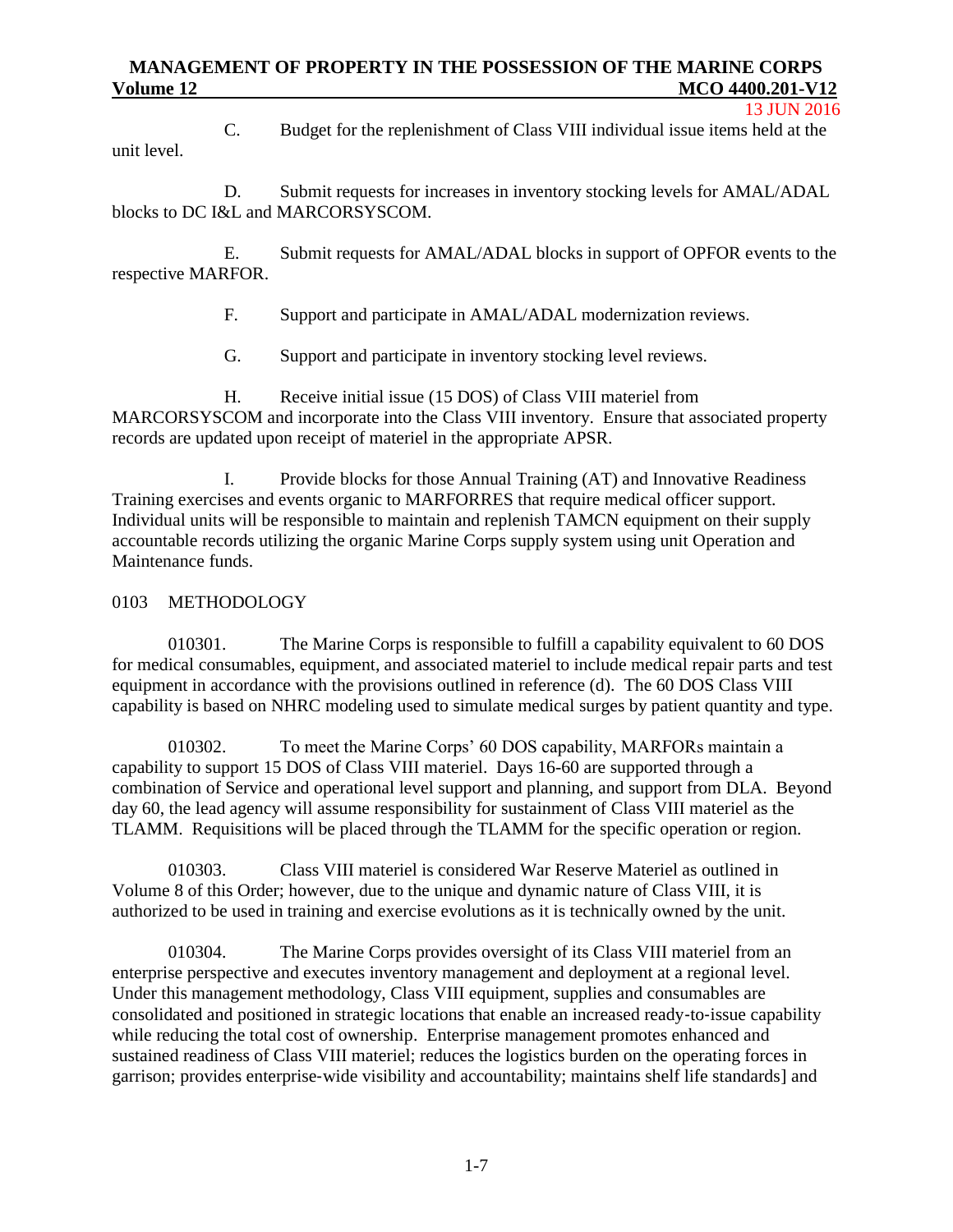13 JUN 2016

reduces losses from expiration; reduces overall procurement, replenishment, and replacement costs; and promotes a more effective and streamlined logistics process.

### <span id="page-10-0"></span>0104 ACCOUNTABILITY

010401. MEDLOGs provide custodial management of authorized Class VIII materiel for the OPFORs, for field environment health service support. MEDLOGs are required to maintain AMAL/ADAL blocks for their respective MEF. The MEFs draw against available assets held by MEDLOGs. Biennially, MEFs will participate in stocking level reviews facilitated by MARCORSYSCOM to determine required on-hand inventory levels. Since it is not cost effective for MEDLOGs to maintain the full T/E for every MEF unit, biennial inventory planning reviews must be accomplished to determine the appropriate amount of on-hand inventory to be maintained by each MEDLOG. Though on-hand quantities will typically be less than the full T/E, a capability will be maintained to reach the full 15 DOS requirement. The capability is achieved through a combination of support from DLA and established contingency contract vehicles with prime vendors. The MEDLOGs are also responsible for ensuring that the proper equipment and consumables are present or available to deliver the appropriate capability of health services based on the on-hand inventory levels. This process is conducted through Limited Technical Inspections (LTIs).

010402. AMAL/ADAL blocks are modularly designed in standardized configurations to allow for ease of embarkation and transportation. Due to this configuration, AMALs/ADALs are issued as complete blocks. The issuing of partial blocks is not authorized. If an organization requires supplemental items, equipment, or consumables, it is the responsibility of the individual unit/organization to acquire proper authorization through the Marine Logistics Group (MLG)/MEF, and to fund, source, and procure those requirements via the supporting MEDLOG.

010403. Due to the unique nature of continental United States based AT events for MARFORRES units, the issue of Class VIII Bill of Materials (BOMs) are authorized in situations where organic assets are insufficient to support the event. The short duration of an AT event (two weeks) often makes the complete issue of AMAL/ADAL blocks inefficient and places an unnecessary administrative burden on MARFORRES units. The BOMs will be shipped directly to requesting units. Requesting units will be responsible for refunding the cost of the BOM. All line items that comprise the BOM must be consistent with the AMAL/ADAL blocks that the requesting unit rates per the T/E. The detachments within  $4<sup>th</sup>$  MLG are not authorized to pull consumable line items from an AMAL/ADAL block to source the Class VIII BOMs. Line items for Class VIII BOMs will be procured through existing prime vendor contract vehicles. 0105 DETERMINATION OF REQUIREMENTS

<span id="page-10-1"></span>Requirements are determined to ensure that the demand for Marine Corps' Class VIII is accurately forecasted. At the enterprise level, DC CD&I will determine requirements by establishing an initial issue (15 DOS) as a part of the T/E listed in the TFSMS. The types and quantities in the T/E comprise the unit's basic allowance. Although these T/Es are predetermined, they undergo routine reviews to ensure the type and quantity of materiel is in accordance with changing mission objectives or changes in force structure. Additionally, at the enterprise level, the surge (or strategic) requirements that are needed to meet the 60 DOS capability requirement must be planned for.

010501. To identify capability gaps, after receiving MEF Commander's approval, units will submit an Urgent Needs Statement via the chain of command through the Urgent Needs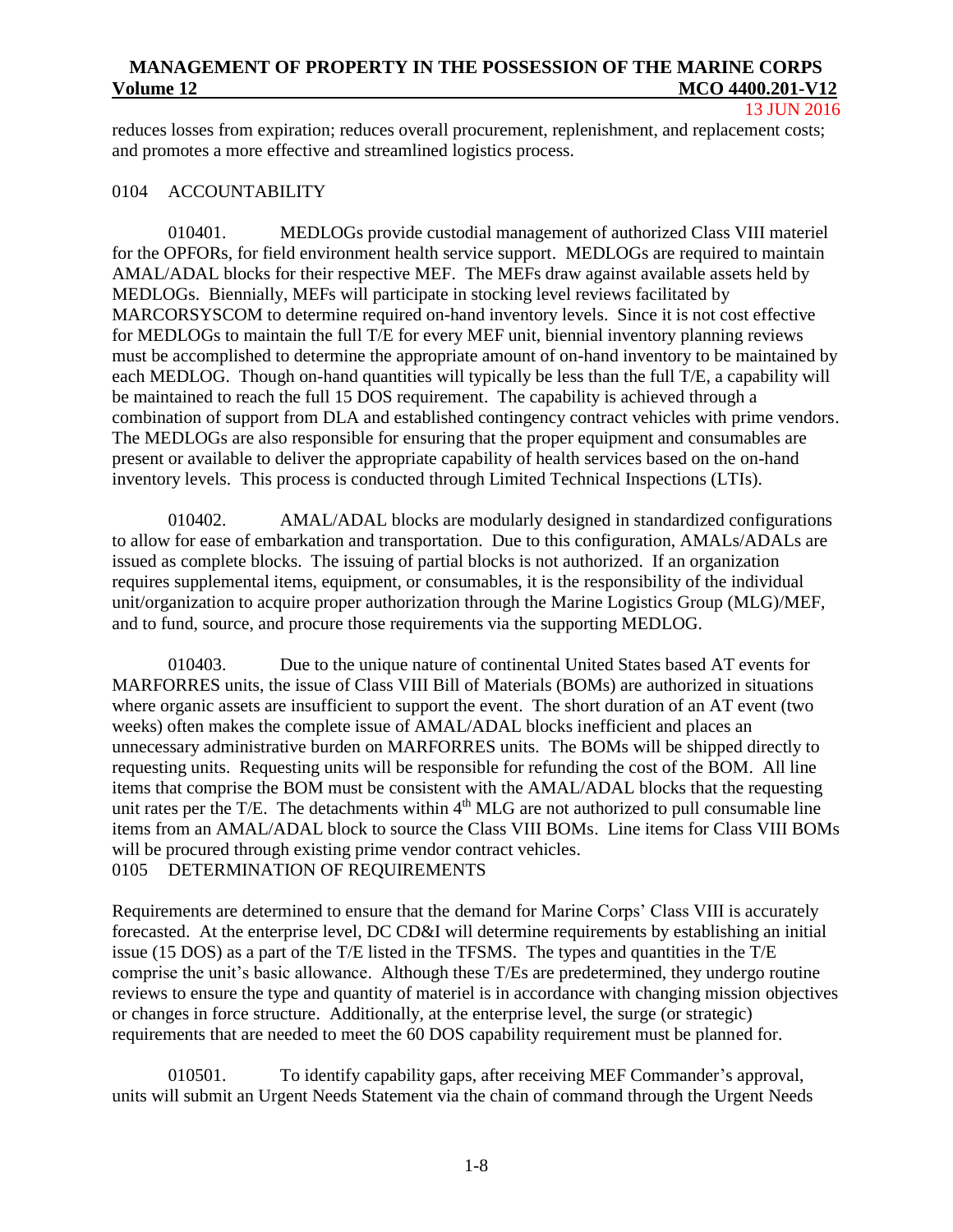### 13 JUN 2016

Process for a capability currently not fielded per reference (e). To modify a unit's T/E, a Table of Organization and Equipment Change Request must be submitted to DC CD&I per reference (f).

010502. Class VIII requirements shall be determined for specific Operational Plans (OPLANS). Once determined, requirements will be communicated back to MARCORSYSCOM.

010503. Marine Corps AMALs/ADALs are designed to establish and/or support a specific health care mission. MARCORSYSCOM has established a Modernization Review process to ensure appropriate medical materiel aligns with authorized capability sets. The results of these reviews reflect current treatment protocols and modalities. Although pharmacy is included in the Modernization Review, due to shelf life issues, MARCORSYSCOM does not procure these items. It is the responsibility of the MEDLOGs to procure pharmacy items through the Prime Vendor Pharmacy or DLA Contingency Contracts.

# <span id="page-11-0"></span>0106 SOURCING

There are two separate phases of sourcing Class VIII materiel. First, actions are taken to ensure support for all units deploying from their base or station. Second, actions are taken to ensure sustainment support for units once in theater.

010601. AMAL/ADAL blocks provide for 15 DOS for consumable items and are sourced from organic Class VIII supplies held as part of the Class VIII enterprise inventory. Each MEDLOG is required to maintain a capability to support a minimum of 15 DOS of required Class VIII materiel. The risk of not maintaining a full 15 DOS at each MEDLOG is mitigated by balancing on-hand inventory levels with OPLAN requirements with the known capabilities of DLA and the industrial base. During days 16-90 of an operation, MEDLOGs will receive materiel directly from DLA and Prime Vendors and assemble necessary AMAL/ADAL blocks for deploying units. Upon commencement of an operation, MARCORSYSCOM will coordinate with the MARFORs and provide DLA with appropriate and timely demand triggers which will enable DLA to procure utilizing specific garrison supply chain functions and ship individual AMAL/ADAL line items directly to the MEDLOGs who have been supporting deploying units, by day 90 (90 days is the amount of time DLA has forecasted to be capable of providing support of individual AMAL/ADAL line items to MEDLOGs). DLA will maintain and continue to provide this capability until no longer required.

010602. Sourcing in theater is conducted in a similar fashion. Using units deploy with their initial issue AMAL/ADAL blocks which provide for 15 DOS of consumable line items. For days 16-60, using units will be pushed medical materiel until a MEDLOG or TLAMM is established within the theater. If there is no MEDLOG forward, but the TLAMM is operational, using units will source Class VIII materiel solely through the TLAMM. At day 60 it is assumed that the TLAMM will be capable of supporting line item replenishment in theater.

# <span id="page-11-1"></span>0107 POSITIONING

010701. At the enterprise level, Class VIII inventory is positioned at the MEDLOGs based on OPLAN requirements and training requirements as determined by each MEF. MARFORRES positioning is determined by training and exercise requirements. MARCORSYSCOM will facilitate inventory "stock on-hand" reviews on a biennial basis with the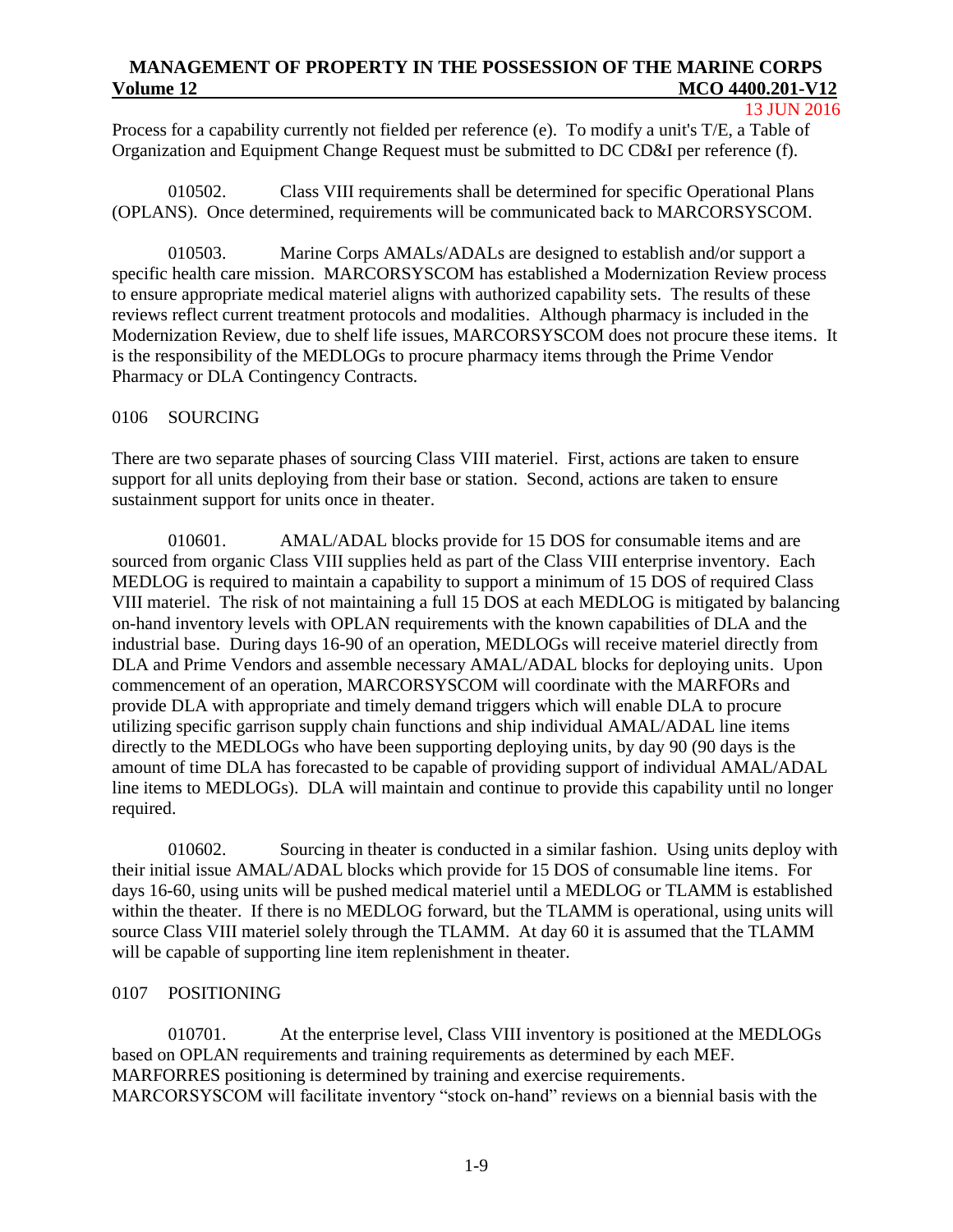13 JUN 2016

MEFs; however, it is essential for the MEFs and MARFORRES to determine operational Class VIII requirements to allow for appropriate inventory positioning.

010702. The Marine Corps Prepositioning Program and Marine Corps Prepositioning Program – Norway (MCPP-N) maintain a Class VIII capability. Following the load-out of a Maritime Prepositioning Ship, BIC is responsible for providing the supported MEF with an after action report detailing the Class VIII inventory aboard the MPSRON.

010703. MEFs must plan for FIE requirements as MPSRONs are unable to carry certain narcotics and shelf life items. MCPP-N also has narcotic and shelf life constraints which must be planned for accordingly. It is not a requirement for MEFs to maintain FIE items at all times; only the capability to procure these items in an acceptable time frame to support OPLANs.

010704. DLA Troop Support utilizes contingency contracts with vendors and traditional support to fill requirements during days 16-60. These items will be positioned by DLA and the vendor as needed. After day 60, materiel is positioned by DLA Troop Support in the theater of operations with the TLAMM or within the Medical Supply Chain Network. The TLAMM is designated by the combatant commander to provide the operational capability for medical supply chain management and distribution from strategic to tactical levels. In a land-based theater of operations, the Army will normally be designated as the TLAMM.

### <span id="page-12-0"></span>0108 ACQUISITION

010801. The PM for Combat Support Equipment, MARCORSYSCOM, facilitates the life cycle management, modernization, and procurement of Class VIII materiel, consumables, and reparables for initial issue (15 DOS). Further, the PM advocates for resources in the Warfighting Program Evaluation Board.

010802. The MEF and MARFORRES Commanders are responsible for funding the requisitioning, maintenance, and management control to sustain Class VIII materiel readiness after initial issue.

010803. Access to Class VIII materiel for days 16-60 is funded through contingency contracts. DLA utilizes the Warstopper Program to fund these requirements. The Warstopper Program is a Department of Defense Operation and Maintenance line of funding that finances the access fees to distributors and manufacturers for maintaining stocks of Class VIII materiel that may be used in surge and sustainment operations. The Marine Corps does not incur any cost for this program. Costs for contingency contracted materiel are incurred by the Marine Corps when requisitions for Class VIII materiel are submitted.

### <span id="page-12-1"></span>0109 IMPLEMENTATION

Implementation describes the actual execution of responsibilities that provide using units with the Class VIII materiel required to support mission requirements.

010901. Using units must plan for the issuance of AMAL/ADAL blocks. Conducting LTIs, before and after operations and other training exercises, ensures that all equipment and consumables are accounted for and are in working order.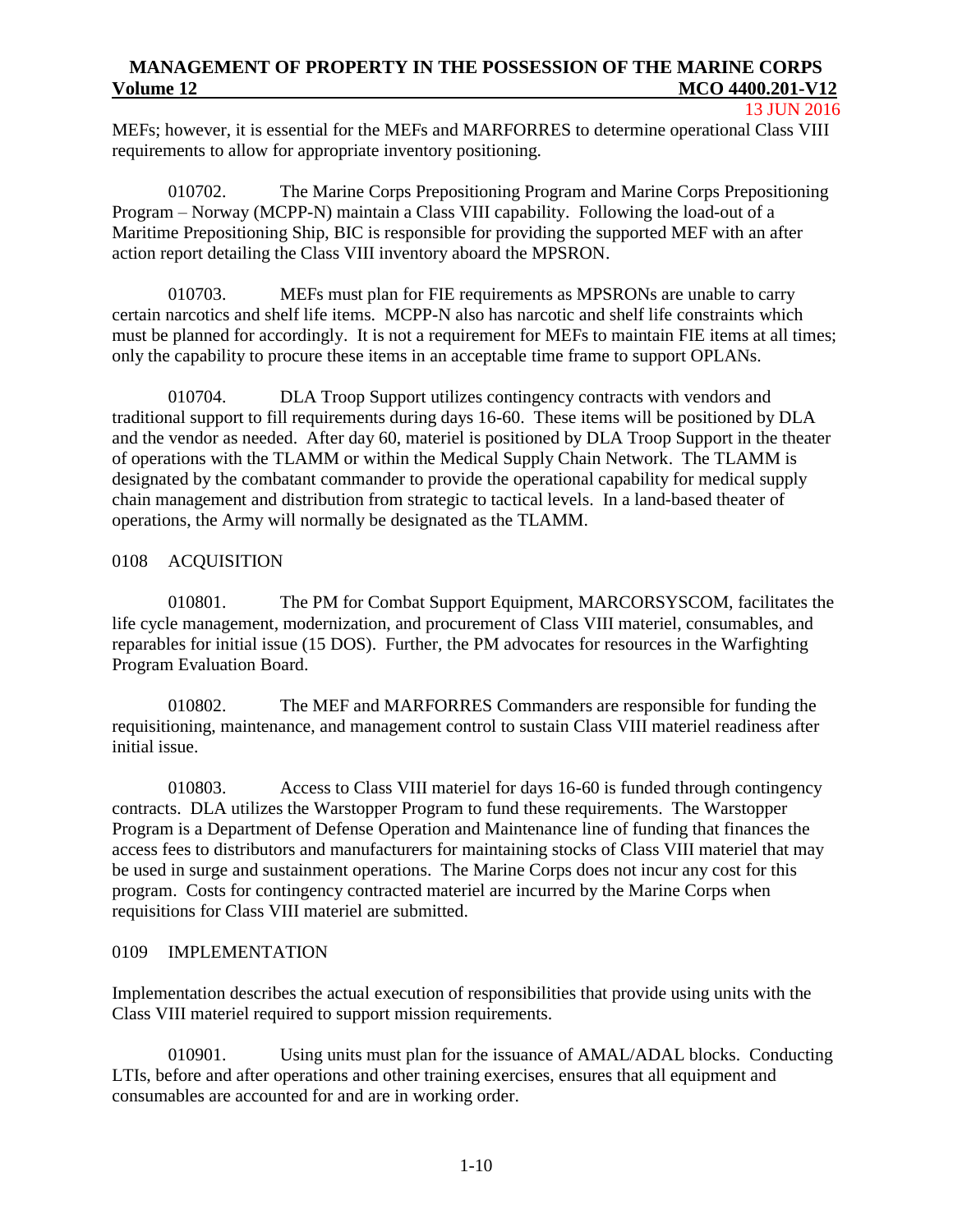#### 13 JUN 2016

010902. Class VIII requirements must be captured in OPLANS, including distribution to final destinations. Considering that AMAL/ADAL blocks provide for 15 DOS, OPLANS must plan for Class VIII line item replenishment requirements beyond day 15 of an operation.

A. During days 16-60 of an operation, MEDLOGs will consolidate additional materiel requirements and ship to forward deployed units.

B. Beyond day 60, it is expected that the TLAMM will have reached full operational capability and will assume support for line item replenishment.

### <span id="page-13-0"></span>0110 RESOURCES

011001. Directives issued by the Commandant of the Marine Corps are published electronically and can be accessed via the Marine Corps homepage at: [http://www.marines.mil.](http://www.marines.mil/) For the purpose of inspection, electronic files suffice and need not be printed. Hard copy and CD-ROM versions of Marine Corps directives can be obtained through the Marine Corps Electronic Library. Directives may also be accessed and referenced from the internet.

011002. The following sources/directives provide additional guidance regarding the administration of Class VIII medical materiel not directly addressed in this chapter, but critical for Class VIII management and system users.

A. Chapter 19 of reference (b) outlines the medical responsibilities, organization, and support of the Marine operational forces.

B. Reference (b) provides guidelines for controlled substances inventory and best practices for the management of medical and dental inventories.

C. Reference (c) provides guidance for managing AMALs/ADALs.

D. Navy Tactics, Techniques, and Procedures 4-02.1, Medical Logistics addresses Navy health service logistics support capabilities available to the operational commander and not only prescribes tactics, techniques, and procedures for theater operations, but useful information on mission planning and training.

E. Reference (g) establishes policies and procedures for General Fund and Working Capital Fund personal property management.

F. The Marine Corps Class VIII Management Handbook, [NAVMC 4000.2A](http://www.marines.mil/Portals/59/Publications/NAVMC%204000.2.pdf), provides useful information on the MCF and associated processes, information on MPF stocking levels, registration of a deploying unit's Class VIII materiel catalogs with the supporting TLAMM, the handling of pharmaceutical stocks and narcotics, information on DLA and established contingency contract vehicles with prime vendors.

G. Detailed information on prepositioned Class VIII can be found at the Marine Corps Prepositioning Information Center (MCPIC): [http://www.mcpic.bic.usmc.mil.](http://www.mcpic.bic.usmc.mil/) MCPIC is a web-based resource that unites disparate information sources at one site for the prepositioning community; to include, but not limited to, ship and squadron plans, prepositioning objectives, T/E,